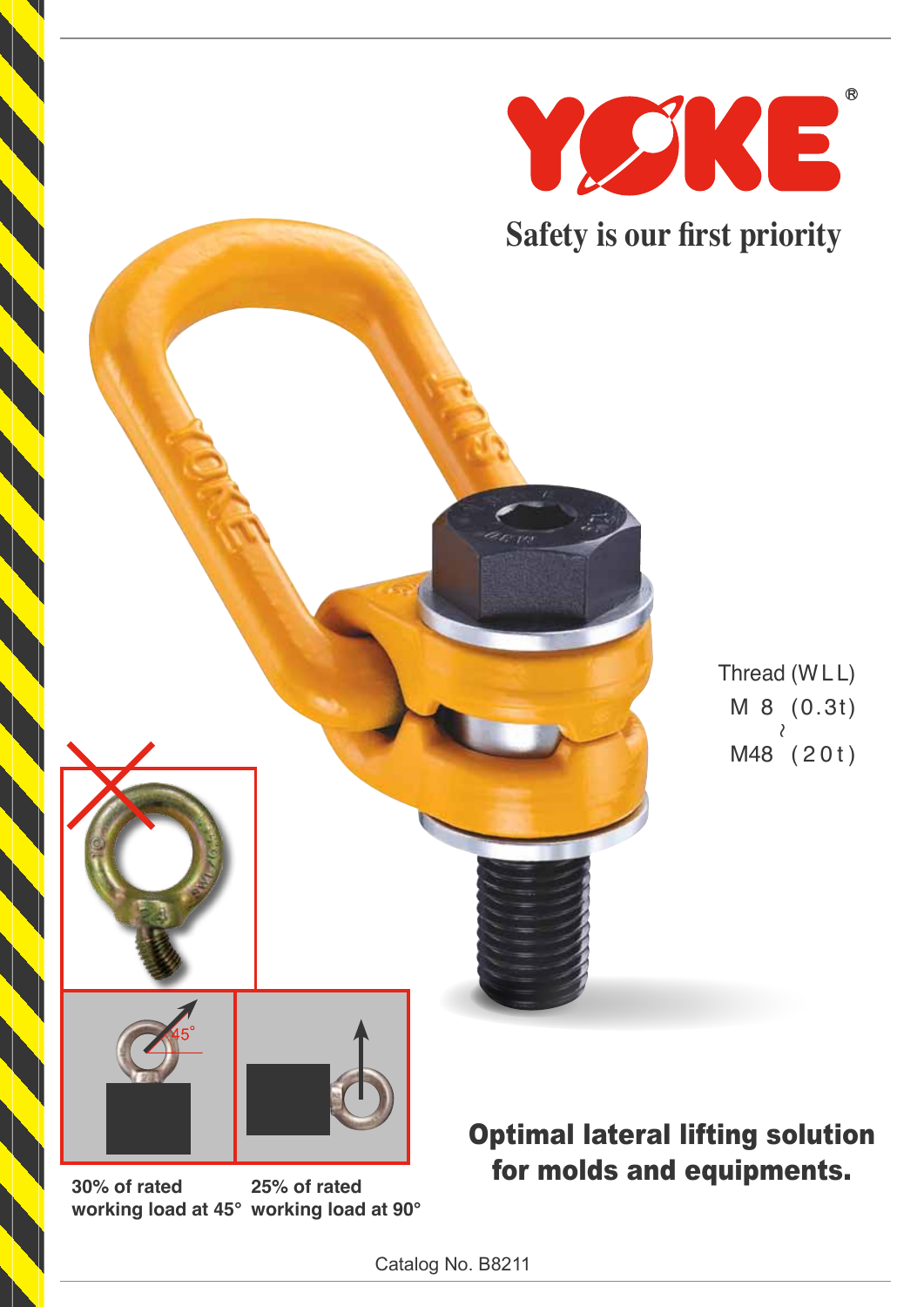### YØKE®



# **YOKE G-100 Lifting Point Working Load Application**

|                  |                 | ô<br>G                | G              | $G^{\bullet}$  | ဒီဇင်္         |                | G              | G              |              |         |                |
|------------------|-----------------|-----------------------|----------------|----------------|----------------|----------------|----------------|----------------|--------------|---------|----------------|
| number<br>of leg |                 | 1                     | $\overline{2}$ | 1              | $\overline{2}$ |                | $\overline{2}$ | $\overline{2}$ |              | $3 - 4$ | $3 - 4$        |
| load direction   |                 | $0^{\circ}$           | $0^{\circ}$    | $90^\circ$     | $90^\circ$     | $0-45^\circ$   | 45-60°         | unsymm.        | $0-45^\circ$ |         | 45-60° unsymm. |
| Item NO.         | <b>Thread</b>   | <b>WLL</b><br>tonnes* |                |                |                |                |                |                |              |         |                |
| 8-211-003        | M 8             | 0.3                   | 0.6            | 0.3            | 0.6            | 0.42           | 0.3            | 0.3            | 0.63         | 0.45    | 0.3            |
| 8-211-006        | M10             | 0.63                  | 1.26           | 0.63           | 1.26           | 0.88           | 0.63           | 0.63           | 1.32         | 0.95    | 0.63           |
| 8-211-010        | M <sub>12</sub> | $\mathbf{1}$          | $\mathbf{2}$   | $\mathbf{1}$   | 2              | 1.4            | 1.             | $\mathbf{1}$   | 2.1          | 1.5     | 1              |
| 8-211-012        | M14             | 1.2                   | 2.4            | 1.2            | 2.4            | 1.7            | 1.2            | 1.2            | 2.5          | 1.8     | 1.2            |
| 8-211-015        | M16             | 1.5                   | 3              | 1.5            | 3              | 2.1            | 1.5            | 1.5            | 3.1          | 2.2     | 1.5            |
| 8-211-020        | M18             | $\overline{2}$        | 4              | 2              | $\overline{4}$ | 2.8            | $\overline{c}$ | $\overline{2}$ | 4.2          | 3       | $\overline{2}$ |
| 8-211-025        | M20             | 2.5                   | 5              | 2.5            | 5              | 3.5            | 2.5            | 2.5            | 5.2          | 3.7     | 2.5            |
| 8-211-040        | M24             | $\overline{4}$        | 8              | $\overline{4}$ | 8              | 5.6            | 4              | $\overline{4}$ | 8.4          | 6       | $\overline{4}$ |
| 8-211-042        | M27             | 4                     | 8              | 4              | 8              | 5.6            | 4              | 4              | 8.4          | 6       | 4              |
| 8-211-050        | M30             | 5                     | 10             | 5              | 10             | $\overline{7}$ | 5              | 5              | 10.5         | 7.5     | 5              |
| 8-211-070        | M36             | 7                     | 14             | $\overline{7}$ | 14             | 9.8            | 7              | $\overline{7}$ | 14.7         | 10.5    | 7              |
| 8-211-080        | M36             | 8                     | 16             | 8              | 16             | 11.2           | 8              | 8              | 16.8         | 12      | 8              |
| 8-211-100        | M42             | 10                    | 20             | 10             | 20             | 14             | 10             | 10             | 21           | 15      | 10             |
| 8-211-150        | M42             | 15                    | 30             | 15             | 30             | 21             | 15             | 15             | 31.5         | 22.5    | 15             |
| 8-211-200        | M48             | 20                    | 40             | 20             | 40             | 28             | 20             | 20             | 42           | 30      | 20             |

 $★$   $\beta$  ≤60°

|                  |               | Ò<br>G                             | O<br>O<br>G    | G o        | $\overline{G}$ | G            |                | Ġ              | G     |         |                                          |  |         |
|------------------|---------------|------------------------------------|----------------|------------|----------------|--------------|----------------|----------------|-------|---------|------------------------------------------|--|---------|
| number<br>of leg |               | 1                                  | $\overline{2}$ | 1          | $\overline{2}$ |              | $\overline{2}$ | $\overline{2}$ |       | $3 - 4$ | $3 - 4$                                  |  |         |
| load direction   |               | 0°                                 | $0^{\circ}$    | $90^\circ$ | $90^\circ$     | $0-45^\circ$ | $45-60^\circ$  |                |       |         | $0-45^\circ$<br>$45-60^\circ$<br>unsymm. |  | unsymm. |
| Item NO.         | <b>Thread</b> | <b>WLL</b><br>$\mathsf{Ibs}^\star$ |                |            |                |              |                |                |       |         |                                          |  |         |
| 8-212-010        | 1/2           | 2200                               | 4400           | 2200       | 4400           | 3080         | 2200           | 2200           | 4620  | 3300    | 2200                                     |  |         |
| 8-212-015        | 5/8           | 3300                               | 6600           | 3300       | 6600           | 4620         | 3300           | 3300           | 6930  | 4950    | 3300                                     |  |         |
| 8-212-020        | 3/4           | 5500                               | 11000          | 5500       | 11000          | 7700         | 5500           | 5500           | 11550 | 8250    | 5500                                     |  |         |
| 8-212-025        | 7/8           | 5500                               | 11000          | 5500       | 11000          | 7700         | 5500           | 5500           | 11550 | 8250    | 5500                                     |  |         |
| 8-212-040        | 1             | 8800                               | 17600          | 8800       | 17600          | 12320        | 8800           | 8800           | 18480 | 13200   | 8800                                     |  |         |
| 8-212-050        | 11/4          | 11000                              | 22000          | 11000      | 22000          | 15400        | 11000          | 11000          | 23100 | 16500   | 11000                                    |  |         |
| 8-212-080        | 11/2          | 17000                              | 34000          | 17000      | 34000          | 23800        | 17000          | 17000          | 35700 | 25500   | 17000                                    |  |         |

★ $$$ ≤60°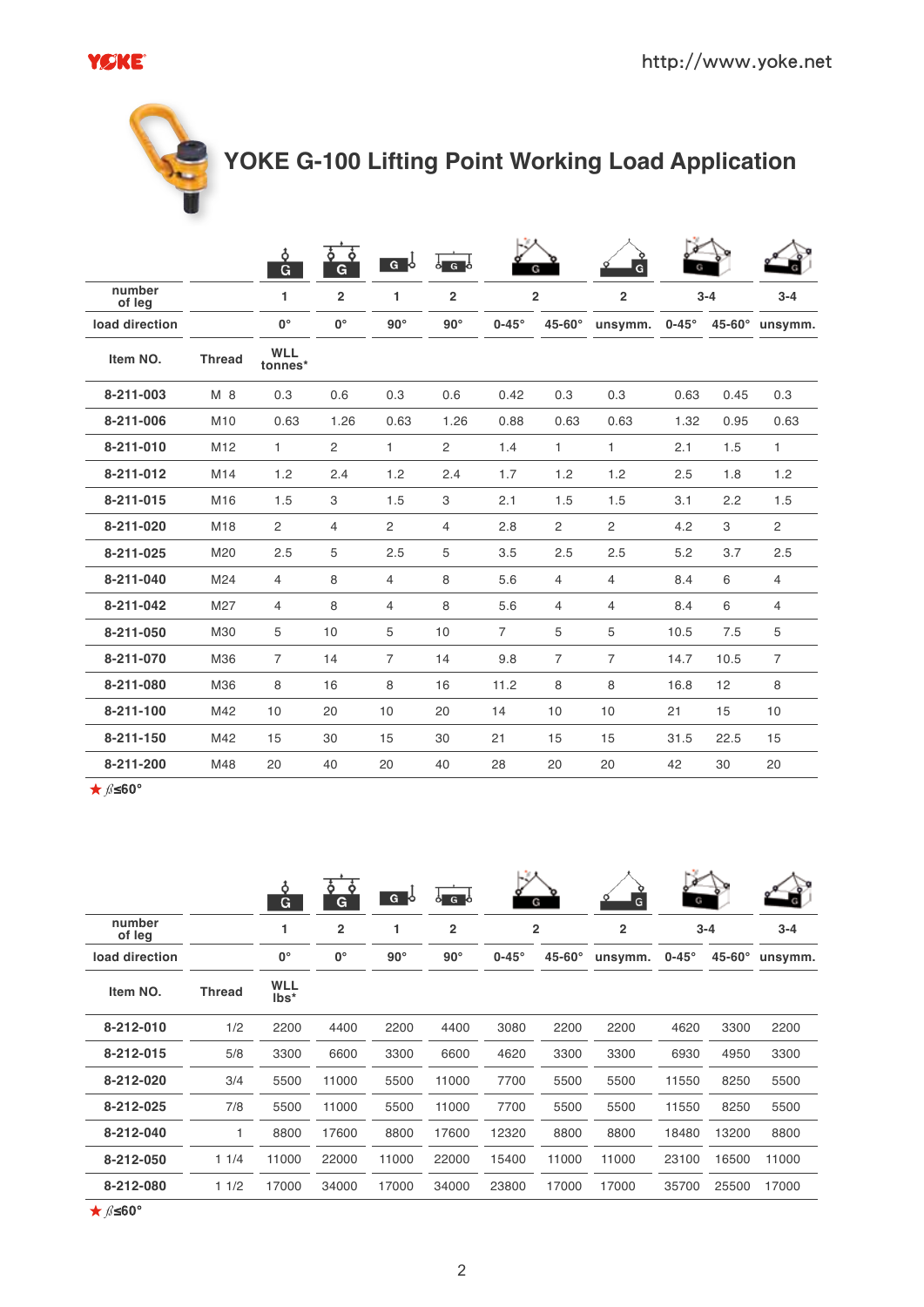

Repair Kits



## **G-100 Lifting Point, Metric Thread, Bolt in Black Finished**

| Item No.  | Working<br><b>Load Limit</b> | <b>Torque</b><br><u>In</u> | <b>Bolt Size</b><br>Dimensions (mm) |     |     |    |     |      |     |     | Repair | N.W. |             |      |
|-----------|------------------------------|----------------------------|-------------------------------------|-----|-----|----|-----|------|-----|-----|--------|------|-------------|------|
|           | tonnes*                      | <b>Nm</b>                  |                                     | B   | EL. | A  | G   | D    | F   | Н   | S      | SW   | <b>Kits</b> | Кg   |
| 8-211-003 | 0.3                          | 30                         | M 8 x 1.25 x<br>45                  | 35  | 16  | 30 | 55  | 10   | 85  | 35  | 6      | 13   | 8-P211-003  | 0.2  |
| 8-211-006 | 0.63                         | 60                         | $M10 \times 1.50 \times$<br>50      | 35  | 21  | 30 | 55  | 10   | 85  | 36  | 8      | 17   | 8-P211-006  | 0.3  |
| 8-211-010 |                              | 100                        | M <sub>12</sub> x 1.75 x<br>60      | 37  | 24  | 33 | 57  | 13.5 | 98  | 44  | 8      | 19   | 8-P211-010  | 0.5  |
| 8-211-012 | 1.2                          | 120                        | M <sub>14</sub> x 2.00 x<br>60      | 37  | 24  | 33 | 57  | 13.5 | 98  | 45  | 10     | 22   | 8-P211-012  | 0.5  |
| 8-211-015 | 1.5                          | 150                        | M <sub>16</sub> x 2.00 x<br>65      | 37  | 29  | 33 | 57  | 13.5 | 98  | 46  | 10     | 24   | 8-P211-015  | 0.5  |
| 8-211-020 | $\mathcal{P}$                | 200                        | M <sub>18</sub> x 2.00 x<br>75      | 54  | 31  | 50 | 82  | 16.5 | 140 | 57  | 12     | 30   | 8-P211-020  | 1.3  |
| 8-211-025 | 2.5                          | 250                        | M20 x 2.50 x<br>-80                 | 54  | 36  | 50 | 82  | 16.5 | 140 | 57  | 12     | 30   | 8-P211-025  | 1.3  |
| 8-211-040 | 4                            | 400                        | M24 x 3.00 x<br>85                  | 54  | 41  | 50 | 82  | 16.5 | 140 | 59  | 14     | 36   | 8-P211-040  | 1.4  |
| 8-211-042 | 4                            | 400                        | M27 x 3.00 x 110                    | 65  | 48  | 60 | 99  | 22.5 | 170 | 79  | 17     | 41   | 8-P211-042  | 2.8  |
| 8-211-050 | 5                            | 500                        | M30 x 3.50 x 115                    | 65  | 53  | 60 | 99  | 22.5 | 170 | 81  | 17     | 46   | 8-P211-050  | 3.1  |
| 8-211-070 | 7                            | 700                        | M36 x 4.00 x 125                    | 65  | 60  | 60 | 99  | 22.5 | 178 | 88  | 22     | 55   | 8-P211-070  | 3.3  |
| 8-211-080 | 8                            | 800                        | M36 x 4.00 x 140                    | 85  | 62  | 77 | 124 | 26.5 | 225 | 101 | 22     | 55   | 8-P211-080  | 5.8  |
| 8-211-100 | 10                           | 1000                       | M42 x 4.50 x 150                    | 85  | 72  | 77 | 124 | 26.5 | 225 | 104 | 24     | 65   | 8-P211-100  | 6.3  |
| 8-211-150 | 15                           | 1500                       | M42 x 4.50 x 160                    | 104 | 69  | 95 | 158 | 36   | 261 | 117 | 24     | 64   | 8-P211-150  | 10.9 |
| 8-211-200 | 20                           | 2000                       | M48 x 5.00 x 170                    | 104 | 79  | 95 | 158 | 36   | 261 | 121 | 27     | 74   | 8-P211-200  | 11.6 |

## **G-100 Lifting Point , UNC Thread , Bolt in Black Finished**

| Item No.  | Working<br>Load Limit | Torque<br><b>In</b> | <b>Bolt Size</b>      | <b>Dimensions (inch)</b> |      |      |      |           |      |      |      | Repair    | N.W               |     |
|-----------|-----------------------|---------------------|-----------------------|--------------------------|------|------|------|-----------|------|------|------|-----------|-------------------|-----|
|           | $Lbs^*$               | <b>Nm</b>           |                       | B                        | EL   | Α    | G    | D         | F    | Н    | S    | <b>SW</b> | <b>Kits</b>       | Lbs |
| 8-212-010 | 2200                  | 73                  | $1/2 - 13 \times 2.3$ | 146                      | 0.94 | 1.30 | 224  | 0.53      | 3.86 | 1 73 | 5/16 |           | 3/4 8-P212-003    | 0.2 |
| 8-212-015 | 3300                  | 110                 | $5/8 - 11 \times 2.5$ | 146                      | 1.14 | 1.30 | 2.24 | 0.53      | 3.86 | 1.81 | 3/8  |           | 15/16 8-P212-006  | 0.3 |
| 8-212-020 | 5500                  | 185                 | $3/4 - 10 \times 3.0$ | 2 1 3                    | 1 22 | 1.97 |      | 3.23 0.65 | 5.51 | 222  | 5/8  |           | 1 5/16 8-P212-010 | 0.5 |
| 8-212-025 | 5500                  | 221                 | $7/8 - 9 \times 3.3$  | 2 1 3                    | 142  | .97  | 3.23 | 0.65      | 5.51 | 222  | 5/8  |           | 1 5/16 8-P212-012 | 0.5 |
| 8-212-040 | 8800                  | 295                 | $-8 \times 3.5$       | 2 13                     | 161  | .97  | 3.23 | 0.65      | 5.51 | 2.32 | 5/8  |           | 1 1/2 8-P212-015  | 0.5 |
| 8-212-050 | 11000                 | 368                 | $11/4 - 7 \times 4.5$ | 2.56                     | 2.09 | 2.36 | 3.90 | 0.89      | 6.69 | 3.19 | 3/4  |           | 1 7/8 8-P212-020  | 1.3 |
| 8-212-080 | 17000                 | 585                 | $11/2 - 6 \times 5.5$ | 3.35 2.44                |      | 3.03 | 4.88 | 1.04      | 8.86 | 3.98 | 7/8  |           | 2 1/4 8-P212-025  | 1.3 |

\*Minimum Ultimate Load is 4 times the Working Load Limit

\*Proof Load is 2.5 times the Working Load Limit

#### For further information, please contact us at info@mail.yoke.net